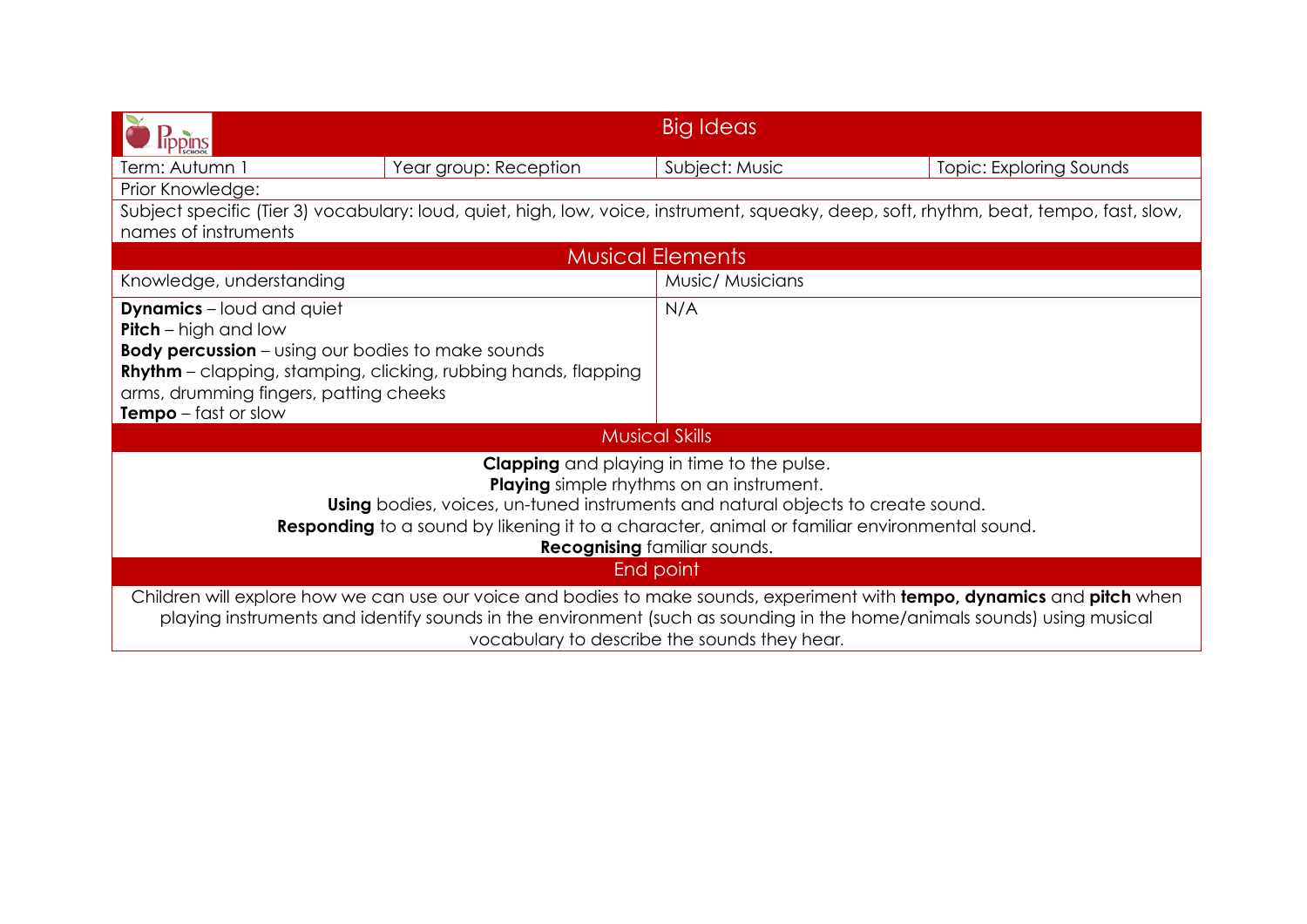| ippins                                                                                                                                                                                                                                                                                                                                                                                                                                                                                                                                                                                                                                                                                                                                                                                                                                    | <b>Big Ideas</b>        |                                                                                                                                                                                                                                                                                             |  |  |  |  |
|-------------------------------------------------------------------------------------------------------------------------------------------------------------------------------------------------------------------------------------------------------------------------------------------------------------------------------------------------------------------------------------------------------------------------------------------------------------------------------------------------------------------------------------------------------------------------------------------------------------------------------------------------------------------------------------------------------------------------------------------------------------------------------------------------------------------------------------------|-------------------------|---------------------------------------------------------------------------------------------------------------------------------------------------------------------------------------------------------------------------------------------------------------------------------------------|--|--|--|--|
| Term: Autumn 2<br>Year group: Reception                                                                                                                                                                                                                                                                                                                                                                                                                                                                                                                                                                                                                                                                                                                                                                                                   | Subject: Music          | <b>Topic: Celebration Music</b>                                                                                                                                                                                                                                                             |  |  |  |  |
| Prior Knowledge: Children will have heard the words dynamics, pitch, tempo and rhythm and will have used some words to<br>describe these inter-related dimensions of music.                                                                                                                                                                                                                                                                                                                                                                                                                                                                                                                                                                                                                                                               |                         |                                                                                                                                                                                                                                                                                             |  |  |  |  |
| Subject specific (Tier 3) vocabulary: Diwali, celebration, music, dance, traditional, Hanukkah, Hora, Kinnor, Harp, Flute, Trumpet,<br>Cymbals, Tambourine, Shofar, Jewish, Kwanzaa, Africa, tradition, culture, call, response, drum, rhythm, beat                                                                                                                                                                                                                                                                                                                                                                                                                                                                                                                                                                                       |                         |                                                                                                                                                                                                                                                                                             |  |  |  |  |
|                                                                                                                                                                                                                                                                                                                                                                                                                                                                                                                                                                                                                                                                                                                                                                                                                                           | <b>Musical Elements</b> |                                                                                                                                                                                                                                                                                             |  |  |  |  |
| Knowledge and understanding                                                                                                                                                                                                                                                                                                                                                                                                                                                                                                                                                                                                                                                                                                                                                                                                               |                         | Music/ Musicians                                                                                                                                                                                                                                                                            |  |  |  |  |
| Diwali is a festival of light<br>Children will talk about the <b>tempo</b> of the music $-$ is it fast or slow? and dance in response<br>to the music<br>When Jewish people celebrate Hanukkah, they light candles, eat delicious food, play<br>games and listen to music.<br>Children will learn about musical instruments used to play when celebrating Hanukkah.<br>Kwanzaa means first harvest and is a festival held on the day after Christmas day to<br>celebrate African culture. It is a day of dancing, listening to music, spending time with<br>family and friends and learning more about African culture and history.<br>Children copy clapping <b>beats</b> and simple rhythms in call and response patterns.<br>Children sing Christmas songs and accompany with untuned percussion instruments and<br>sing action songs. |                         | Beautiful Ram Bhajan - Spititual India<br>Jalikunda African Drums<br>Ella Jenkins - Toom-Bah-Ee-Lero<br>James Pierpoint - Jingle Bells<br>Arthur Warrell – We Wish You a Merry<br>Christmas<br>Nanette Regan - When Santa Got<br>Stuck Up the Chimney<br>The Kiboomers - The Reindeer Cokey |  |  |  |  |
| <b>Musical Skills</b>                                                                                                                                                                                                                                                                                                                                                                                                                                                                                                                                                                                                                                                                                                                                                                                                                     |                         |                                                                                                                                                                                                                                                                                             |  |  |  |  |
| Singing short songs from memory, adding simple dynamics.<br>Using un-tuned instruments to play alongside and in response to different types of music.<br><b>Listening</b> to and commenting on the descriptive features of music.<br><b>Responding</b> expressively to music using your body.<br>Responding to music through expressive and appropriate movement.                                                                                                                                                                                                                                                                                                                                                                                                                                                                         |                         |                                                                                                                                                                                                                                                                                             |  |  |  |  |
| End point                                                                                                                                                                                                                                                                                                                                                                                                                                                                                                                                                                                                                                                                                                                                                                                                                                 |                         |                                                                                                                                                                                                                                                                                             |  |  |  |  |
| Children will learn about the inter-related dimensions of music through cultural and religious celebrations. They will dance, sing<br>and play instruments, thinking about and discussing instrumental sounds, rhythm and tempo.                                                                                                                                                                                                                                                                                                                                                                                                                                                                                                                                                                                                          |                         |                                                                                                                                                                                                                                                                                             |  |  |  |  |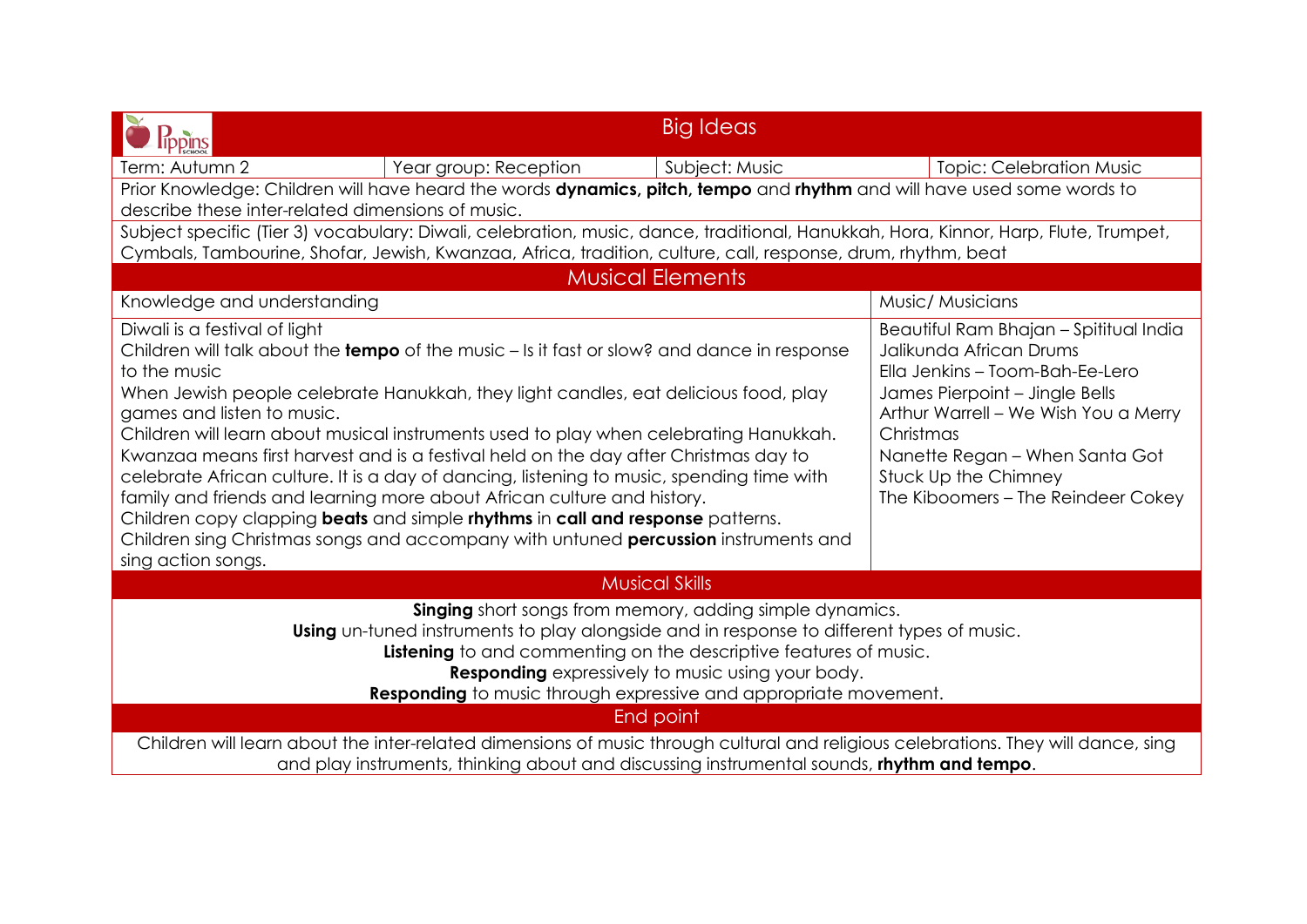|                                                                                                                                                                                                                                                                                                                                                                                    |                       | Big Ideas                                                                                                                                                                                   |                               |  |  |
|------------------------------------------------------------------------------------------------------------------------------------------------------------------------------------------------------------------------------------------------------------------------------------------------------------------------------------------------------------------------------------|-----------------------|---------------------------------------------------------------------------------------------------------------------------------------------------------------------------------------------|-------------------------------|--|--|
| Term: Spring 1 & 2, Summer 2                                                                                                                                                                                                                                                                                                                                                       | Year group: Reception | Subject: Music                                                                                                                                                                              | <b>Topic: Musical Stories</b> |  |  |
| Prior Knowledge: Children will have heard the words dynamics, pitch, tempo and rhythm and will have used some words to                                                                                                                                                                                                                                                             |                       |                                                                                                                                                                                             |                               |  |  |
| describe these inter-related dimensions of music.                                                                                                                                                                                                                                                                                                                                  |                       |                                                                                                                                                                                             |                               |  |  |
| Subject specific (Tier 3) vocabulary: tempo, pitch, dynamic, fast, slow, high, low, loud, quiet, musical story, lyrics, melody, classical                                                                                                                                                                                                                                          |                       |                                                                                                                                                                                             |                               |  |  |
| music, instrument, names of percussion instruments, percussion,                                                                                                                                                                                                                                                                                                                    |                       |                                                                                                                                                                                             |                               |  |  |
| <b>Musical Elements</b>                                                                                                                                                                                                                                                                                                                                                            |                       |                                                                                                                                                                                             |                               |  |  |
| Knowledge and understanding                                                                                                                                                                                                                                                                                                                                                        |                       | Music/ Musicians                                                                                                                                                                            |                               |  |  |
| Children change their movements to reflect changes in tempo,<br>pitch or dynamics.<br><b>Dynamics: loud or quiet</b><br>Tempo: fast or slow<br>Pitch: high or low<br>Lyrics: words to a song<br>Melody: the main part of a song also called a tune<br>Children will <b>compose</b> a musical story choosing instruments to<br>match the characters and <b>perform</b> their story. |                       | John Walter Bratton - Teddy Bear's Picnic<br>Sergei Prokofiev - Peter and the Wolf<br>Traditional Nursery Rhyme - The Was a Princess Long Ago<br>Michael Rosen - We're Going on a Bear Hunt |                               |  |  |
| <b>Musical Skills</b>                                                                                                                                                                                                                                                                                                                                                              |                       |                                                                                                                                                                                             |                               |  |  |
| <b>Playing</b> simple patterns on untuned instruments incorporating high/low (pitch) and fast/slow (tempo).<br>Singing and playing in response to instructions as part of a class performance.<br><b>Playing</b> instruments expressively.                                                                                                                                         |                       |                                                                                                                                                                                             |                               |  |  |
| <b>Experimenting</b> with tempo and pitch using tuned and untuned instruments.<br>End point                                                                                                                                                                                                                                                                                        |                       |                                                                                                                                                                                             |                               |  |  |
|                                                                                                                                                                                                                                                                                                                                                                                    |                       |                                                                                                                                                                                             |                               |  |  |
| Children will move to music with instruction, changing movements to match the tempo, pitch or dynamics and learn that music<br>and instruments can convey moods or represent characters.                                                                                                                                                                                           |                       |                                                                                                                                                                                             |                               |  |  |